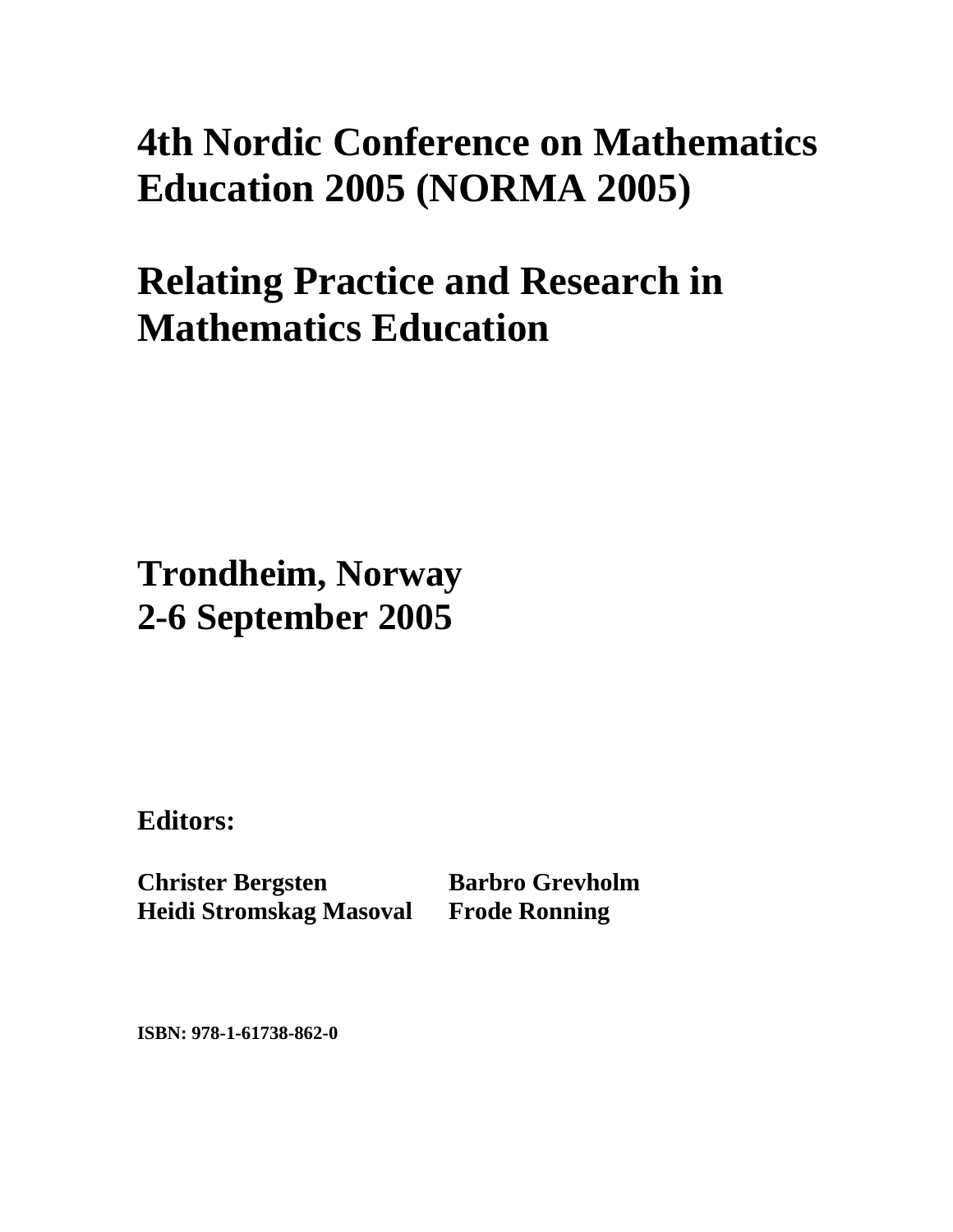**Printed from e-media with permission by:** 

Curran Associates, Inc. 57 Morehouse Lane Red Hook, NY 12571



**Some format issues inherent in the e-media version may also appear in this print version.** 

Copyright© (2005) by Tapir Academic Press All rights reserved.

Printed by Curran Associates, Inc. (2010)

For permission requests, please contact Tapir Academic Press at the address below.

Tapir Academic Press Nardoveien 12 NO-7005 Trondheim Norway

Phone: + 47 73 59 32 10 Fax:  $+ 47 73 59 32 04$ 

forlag@tapir.no

## **Additional copies of this publication are available from:**

Curran Associates, Inc. 57 Morehouse Lane Red Hook, NY 12571 USA Phone: 845-758-0400 Fax: 845-758-2634 Email: curran@proceedings.com Web: www.proceedings.com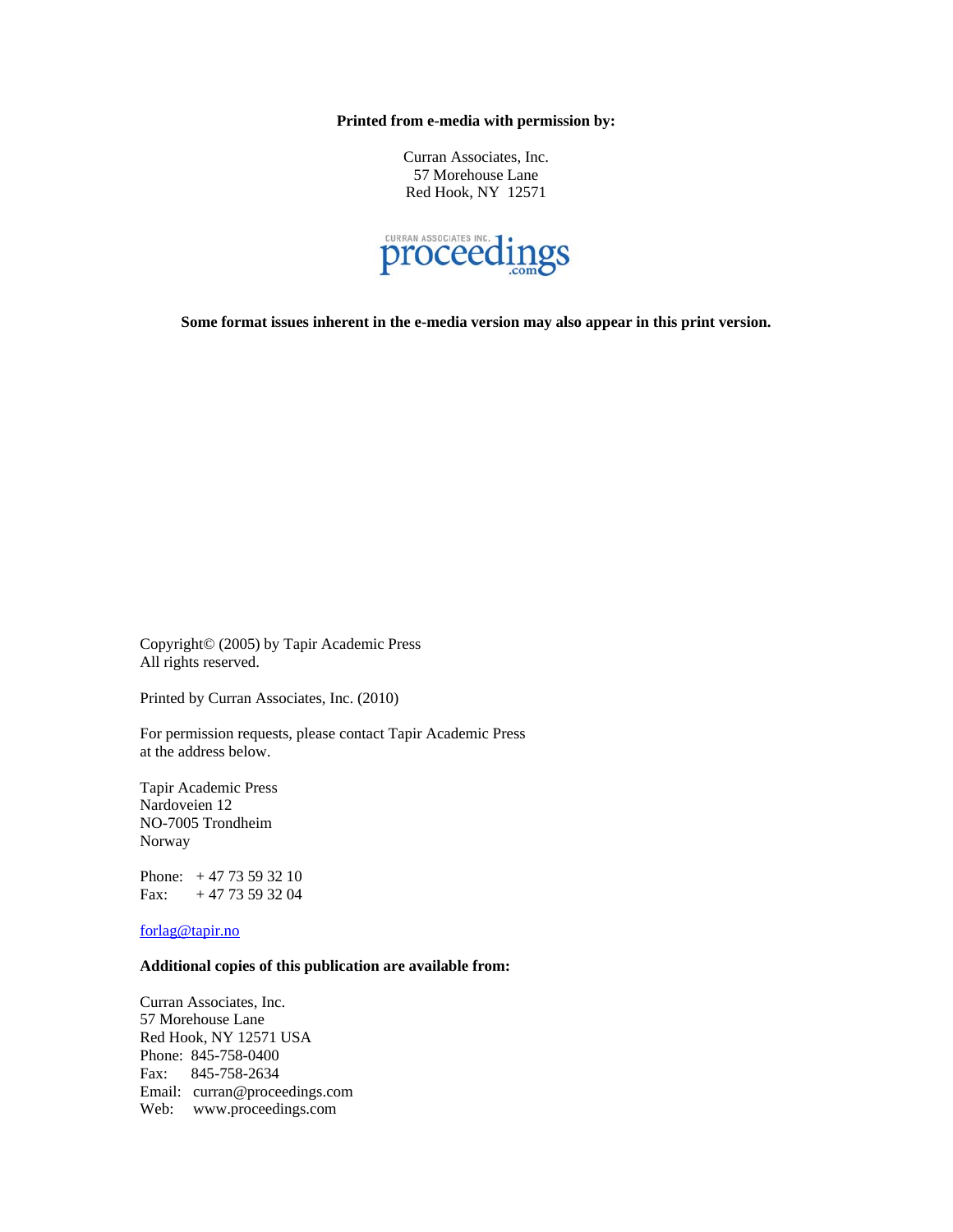## **CONTENTS**

| <b>PREFACE</b>                                                                                                                                                                                  | 9   |
|-------------------------------------------------------------------------------------------------------------------------------------------------------------------------------------------------|-----|
| WHEN RESEARCHERS ARE RELATING PRACTICE AND RESEARCH<br>IN MATHEMATICS EDUCATION<br>Barbro Grevholm                                                                                              | 11  |
| <b>Plenary presentations</b>                                                                                                                                                                    |     |
| STUDENTS' GOALS IN MATHEMATICS CLASSROOM ACTIVITY<br>Simon Goodchild                                                                                                                            | 27  |
| UNDERSTANDING AFFECT TOWARDS MATHEMATICS IN PRACTICE<br>Markku S. Hannula                                                                                                                       | 51  |
| LEARNING COMMUNITIES IN MATHEMATICS: RESEARCH AND<br>DEVELOPMENT IN MATHEMATICS TEACHING AND LEARNING<br>Barbara Jaworski                                                                       | 71  |
| THE CONCEPT AND ROLE OF THEORY IN MATHEMATICS<br><b>EDUCATION</b><br>Mogens Niss                                                                                                                | 97  |
| ABOUT MATHEMATICAL TASKS AND MAKING CONNECTIONS:<br>AN EXPLORATION OF CONNECTIONS MADE IN AND 'AROUND'<br>MATHEMATICS TEXTBOOKS IN ENGLAND, FRANCE AND<br><b>GERMANY</b><br><b>Birgit Pepin</b> | 111 |
| Workshop on classroom research                                                                                                                                                                  |     |
| WORKSHOP ON CLASSROOM RESEARCH: ANALYSIS OF<br><b>TRANSCRIPT DATA</b><br>Simon Goodchild, Barbara Jaworski, and Heidi S. Måsøval                                                                | 133 |
| <b>Paper presentations</b>                                                                                                                                                                      |     |
| FOCUS ON TEACHERS' REFLECTIONS AND THE ROLE OF THE<br>RESEARCHER IN COLLABORATIVE PROBLEM SOLVING IN<br>ALGEBRA: BUILDING A LEARNING COMMUNITY<br>Claire Berg                                   | 151 |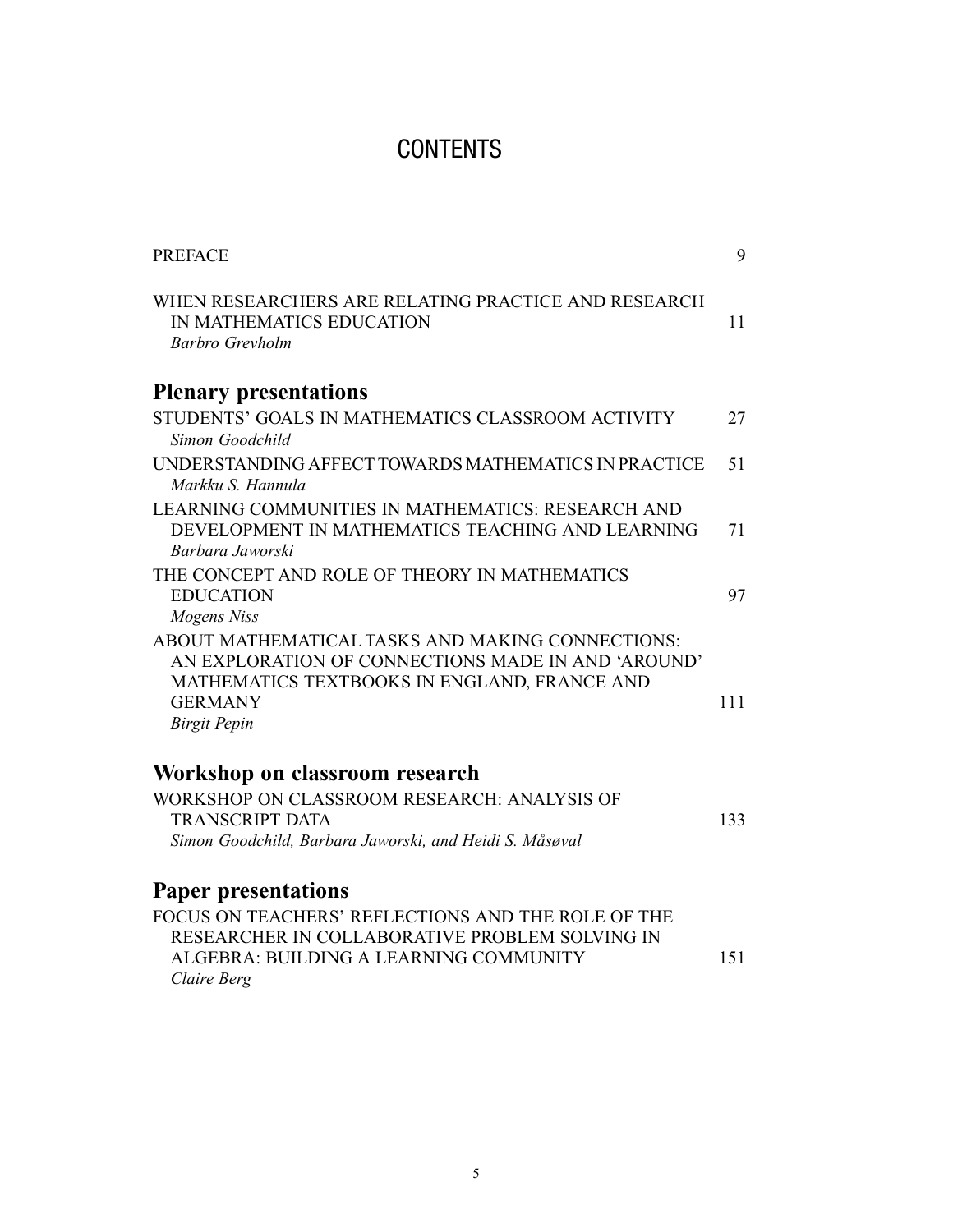| THE CONCEPT OF UNDERSTANDING IN MATHEMATICS<br><b>TEXTBOOKS IN ICELAND</b><br>Kristín Bjarnadóttir                                                                                      | 163 |
|-----------------------------------------------------------------------------------------------------------------------------------------------------------------------------------------|-----|
| COLLABORATIVE PROBLEM SOLVING IN GEOMETRY WITHOUT<br><b>TEACHER INTERVENTION</b><br>Raymond Bjuland                                                                                     | 177 |
| <b>IDENTITY AND AGENCY IN MATHEMATICS TEACHER EDUCATION</b>                                                                                                                             | 189 |
| Hans Jørgen Braathe<br>GEOMETRIC SERIES AND MATHEMATICAL MASTERY AND<br><b>APPROPRIATION</b><br>Martin Carlsen                                                                          | 203 |
| TEACHERS' REFLECTIONS ON THE USE OF ICT TOOLS IN<br><b>MATHEMATICS: INSIGHTS FROM A PILOT STUDY</b><br>Ingvald Erfjord and Per Sigurd Hundeland                                         | 217 |
| STUDENTS' ATTITUDES, CHOICE OF TOOLS AND SOLUTIONS OF<br>MATHEMATICAL TASKS IN AN ICT RICH ENVIRONMENT<br>Anne Berit Fuglestad                                                          | 231 |
| SÁMI CULTURE AS BASIS FOR MATHEMATICS TEACHING<br>Anne Birgitte Fyhn                                                                                                                    | 245 |
| ARTEFACT MEDIATED CLASSROOM PRACTICE<br>Sharada Gade                                                                                                                                    | 257 |
| PRESERVICE TEACHERS' CONCEPTIONS OF THE FUNCTION<br>CONCEPT AND ITS SIGNIFICANCE IN MATHEMATICS<br>Örjan Hansson                                                                        | 271 |
| PROBLEM SOLVING - WHAT AND HOW DO PUPILS LEARN?<br>Rolf Hedrén                                                                                                                          | 287 |
| TEACHERS AND RESEARCHERS INQUIRING INTO MATHEMATICS<br>TEACHING AND LEARNING: A CASE OF LINEAR FUNCTIONS<br>Per Sigurd Hundeland, Ingvald Erfjord, Barbro Grevholm, and Trygve Breiteig | 299 |
| META-LEVEL MATHEMATICS DISCUSSIONS IN PRACTICE<br>TEACHING: AN INVESTIGATIVE APPROACH<br>Marit Johnsen Høines and Beate Lode                                                            | 311 |
| STUDENTS' RESPONSE TO ONE-OBJECT STOCHASTIC<br><b>PHENOMENA</b><br>Kjærand Iversen                                                                                                      | 325 |
| LIMITS AND INFINITY - A STUDY OF UNIVERSITY STUDENTS'<br><b>PERFORMANCE</b><br>Kristina Juter and Barbro Grevholm                                                                       | 337 |
| "MATHEMATICS IS IMPORTANT BUT BORING": STUDENTS'<br>BELIEFS AND ATTITUDES TOWARDS MATHEMATICS<br>Kirsti Kislenko, Barbro Grevholm, and Madis Lepik                                      | 349 |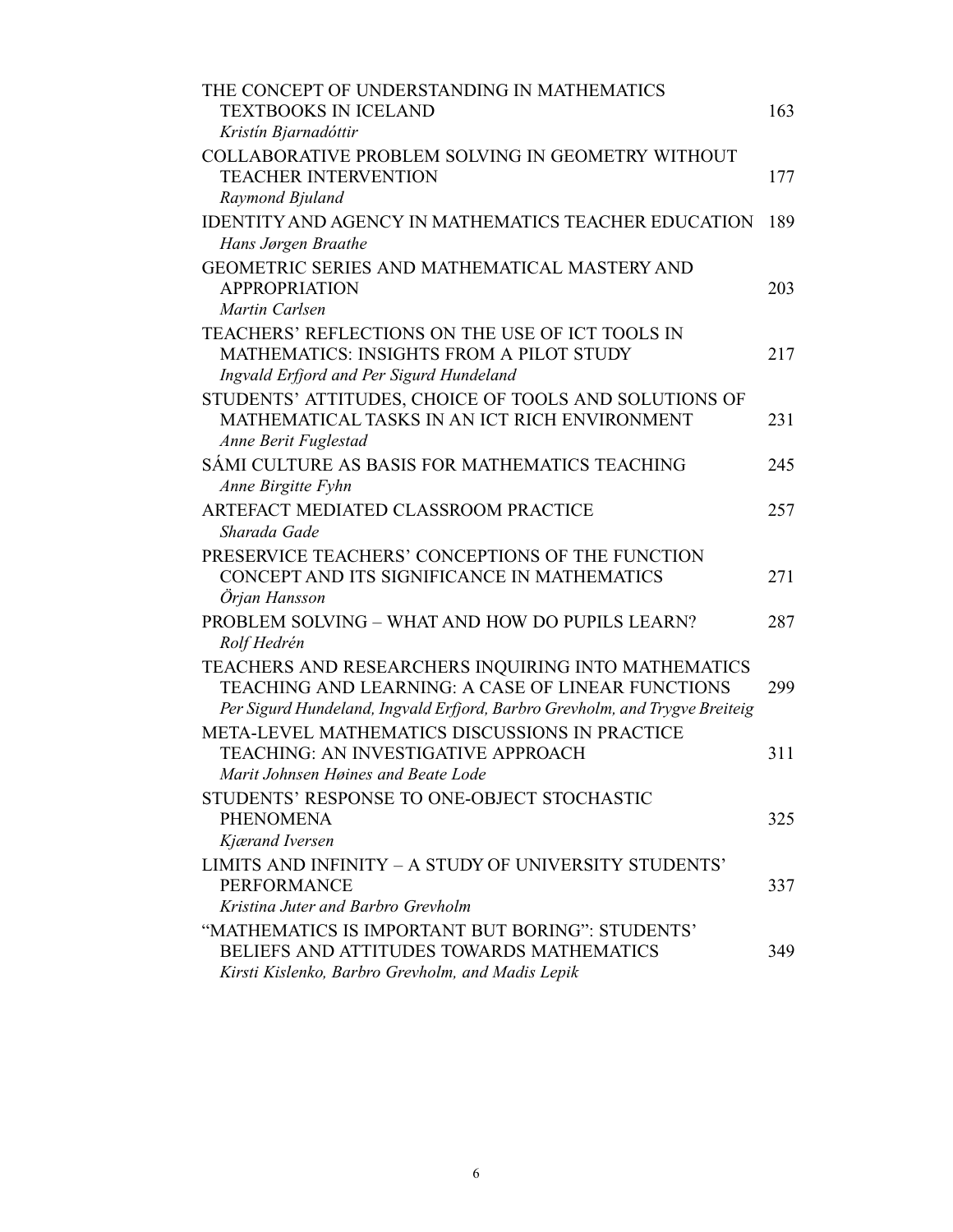| A STUDY OF TEACHERS' VIEWS ON THE TEACHING AND<br>LEARNING OF MATHEMATICS, THEIR INTENTIONS AND THEIR<br><b>INSTRUCTIONAL PRACTICE</b><br><b>Bodil Kleve</b> | 361 |
|--------------------------------------------------------------------------------------------------------------------------------------------------------------|-----|
| TEACHER RESEARCH IN MATHEMATICS TEACHING<br>Jónína Vala Kristinsdóttir                                                                                       | 375 |
| TEACHING "MATHEMATICS IN EVERYDAY LIFE"<br>Reidar Mosvold                                                                                                    | 389 |
| EFFICIENCY OR RIGOR? WHEN STUDENTS SEE THE TARGET AS<br>'DOING' MORE THAN 'KNOWING' MATHEMATICS<br>Heidi S. Måsøval                                          | 401 |
| GIRLS' BELIEFS ABOUT THE LEARNING OF MATHEMATICS<br>Guðbjörg Pálsdóttir                                                                                      | 417 |
| THE TEACHER AS RESEARCHER: TEACHING AND LEARNING<br><b>ALGEBRA</b><br>Per-Eskil Persson                                                                      | 427 |
| MATHEMATICS LEARNING WITHOUT UNDERSTANDING -<br>COGNITIVE AND AFFECTIVE BACKGROUND AND<br>CONSEQUENCES FOR MATHEMATICS EDUCATION<br>Wolfgang Schlöglmann     | 441 |
| RESEARCHING POTENTIALS FOR CHANGE: THE CASE OF THE<br><b>KAPPABEL COMPETITION</b><br>Jeppe Skott and Tine Wedege                                             | 455 |
| <b>Short communications and workshop</b>                                                                                                                     |     |
| PEER-ASSESSMENT IN MATHEMATICS AT THE NORWEGIAN<br>UNIVERSITY OF SCIENCE AND TECHNOLOGY<br>Kari Hag and Peter Hästö                                          | 469 |
| ALGEBRA - GEOMETRY RELATION IN TEACHING FUNCTIONS AND<br><b>CALCULUS</b><br>Ričardas Kudžma                                                                  | 475 |
| BUILDING ADDITION AND SUBTRACTION STRATEGIES IN EARLY<br>PRIMARY SCHOOL MATHEMATICS<br>Jari Lakka                                                            | 481 |
| ON TEACHING PROBLEM SOLVING AND SOLVING THE PROBLEMS<br>OF TEACHING<br>Thomas Lingefjärd                                                                     | 487 |
| A STRATEGIES APPROACH TO MENTAL COMPUTATION FROM<br>YEARS 1 TO 10                                                                                            | 493 |

*Alistair McIntosh*